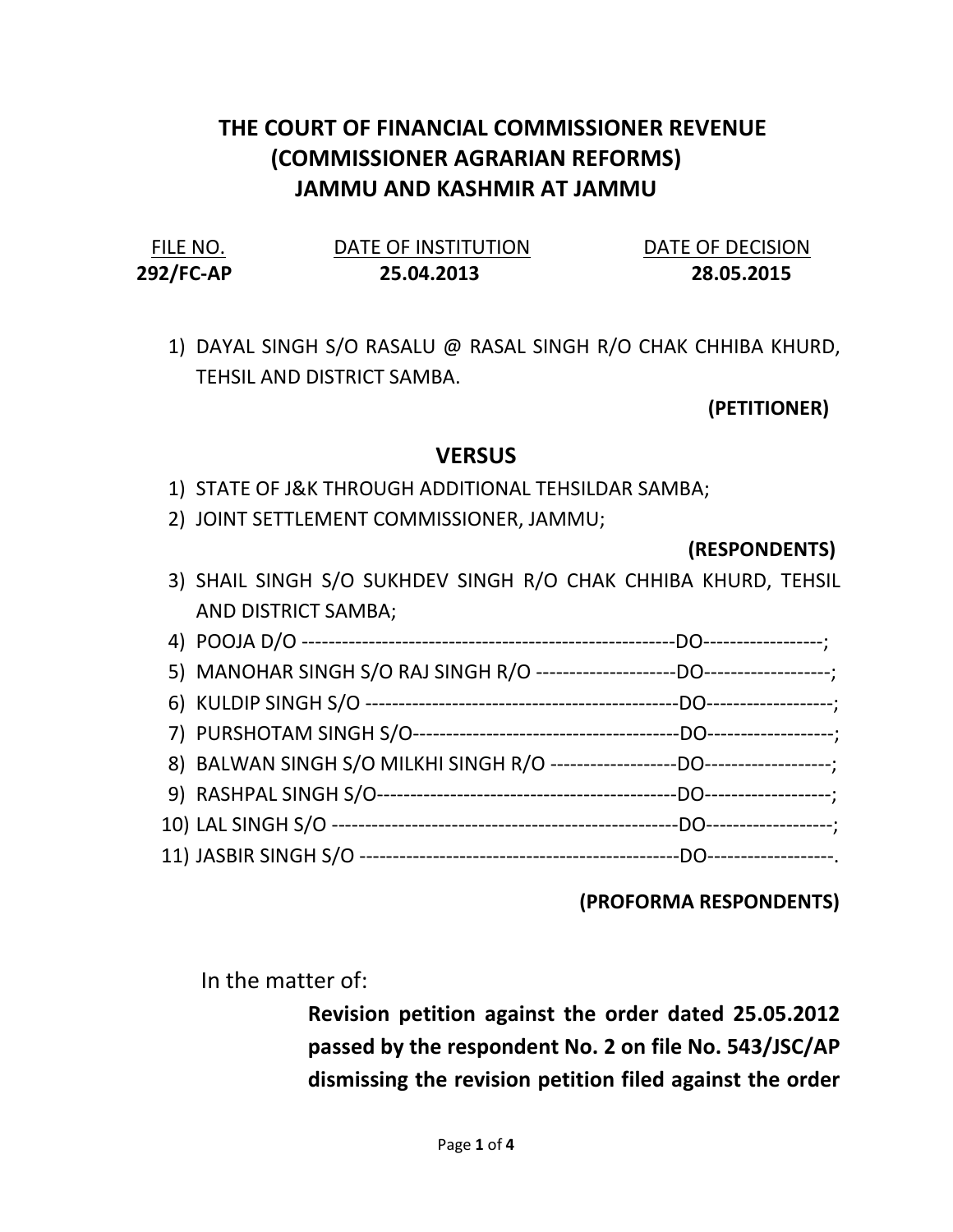dated 09.07.2008 (BK) passed on mutation No. 27 under the Big Landed Estates Abolition Act, 2007 (Bk) with regard to the land measuring 54 Kanals and 11 Marlas falling under Khasra No. 01 (06K-03M), 21 (01K-11M), 24 (06K-04M), 37 (10K-14M), 47 (12K-11M), 51 (05K-03M), 66 (08K-13M), 61 (01K-13M), 95/34 (19M), 09 (01K-07M) and 07 (11M) of village Chak Chhiba Khurd, Tehsil and District Samba.

For Petitioners **---** Advocate S. N. Gupta For Respondent No. 1-2 --- Revenue Attorney/Assistant Revenue Attorney

### J U D G E M E N T

- 1) The concise facts of the case are that one Milkhi Ram & others were the owners of the land referred to herein above. This land came under the purview of the Big Landed Estates Abolition Act, 2007 (BK) and the Additional Tehsildar, Samba attested the mutation No. 27 dated 09.07.2008 (Bk) by virtue of which the rights and interests of the ex owners over the said land were extinguished and vested in the state.
- 2) Aggrieved, the petitioner along with the proforma respondents herein questioned the validity of mutation No. 27 in revision before the court of the Joint Settlement Commissioner, Jammu and Kashmir. After an analysis of the relevant record, the said court observed that the Tehsildar concerned has rightly escheated the land to the state. It is presumed that he had properly verified the spot prior to the attestation of the impugned mutation. Apparently, land falling under Khasra No. 1, 21, 30 and 48 has been recorded as cultivable which was not selected by the ex-owners. In addition, the revision petition was filed after a lapse of 60 years and it is not plausible to relate the present spot position with the one which was prevailing at the appropriate time. Thus, keeping these factors into consideration, the said court dismissed the revision petition.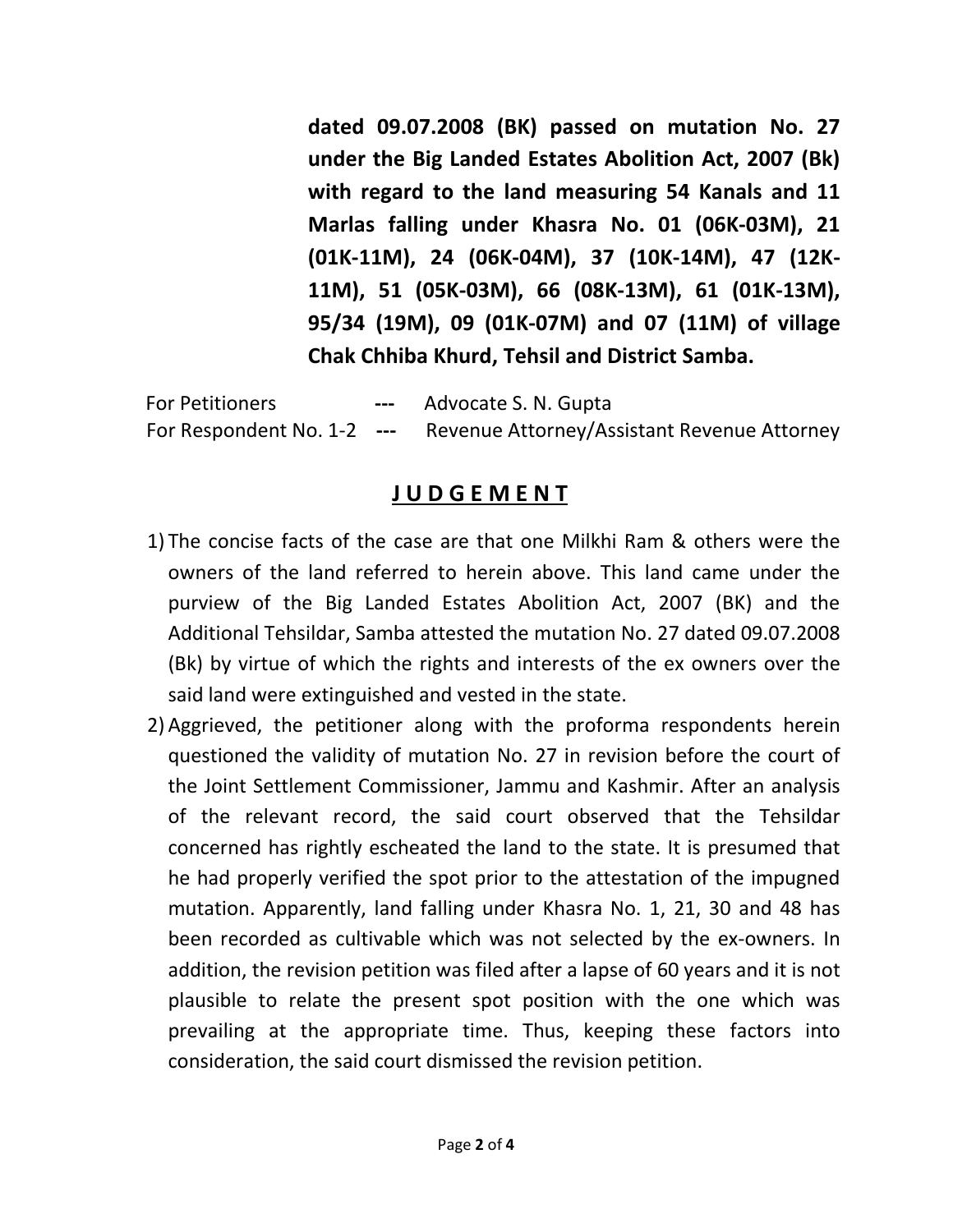- 3)Dissatisfied, the petitioner has filed the instant revision petition before this court challenging the order passed by the Joint Settlement Commissioner together with the mutation No. 27. After perusing the relevant record, it is observed that the only substantial question of law involved in the matter is as to whether the unculturable lands were exempted from the operation of the Big Landed Estates Abolition Act, 2007 (BK). Sec. 4 (2) of the aforesaid Act lays down that extinction of the right of ownership under Sec. 4 (1) shall not apply to (a) a unit of land not exceeding 182 Kanals including residential sites, Bedzars and Safedzars; (b) Kah-Krisham areas, Araks, Kaps and such lands including those used for raising fuel and fodder as are unculturable and (c) Orchards. It is true that the Act was not applicable to unculturable lands including some particular categories put forth in the said provision. Thus, the lands which were categorised as unculturable should not have been vested in the state.
- 4)However, after the coming into force of the Agrarian Reforms Act, 1976, the terms and conditions to keep such lands have been modified which have an overriding effect as per Sec. 32 of the said Act. Sec. 3 (f) of this Act lays down that the provisions of the Act shall not apply to lands outside the district of Ladakh, which are unculturable or in the form of Arak, Kap or Kah-Krisham or which grows fuel or fodder and belongs to such class as is notified by the Government, not exceeding 04 Standard Acres per family.
- 5)On top of it, there are two significant provisions of laws which govern unculturable lands throughout the state. Sec. 20-B of the Big Landed Estates Abolition Act, 2007 (BK) expressly prohibits the transfer of such lands or any interest therein barring even any registration of documents in this behalf. Secondly, the proviso appended with Sec. 13 of the Agrarian Reforms Act, 1976 lays down that the lands recorded as Orchard, Arak, Kap, Kah Krisham or of a class notified under clause (f) of Sec. 3 shall not be put to any use other than such Orchard, Arak, Kap, Kah Krisham or for growing fuel and fodder, as the case may be, subject to sub-section (1) of Sec. 15 in the case of an orchard. While dealing with such cases, there is a need to keep a hawk's vigil over the usage of these lands in accordance with the well developed mechanism already in force.